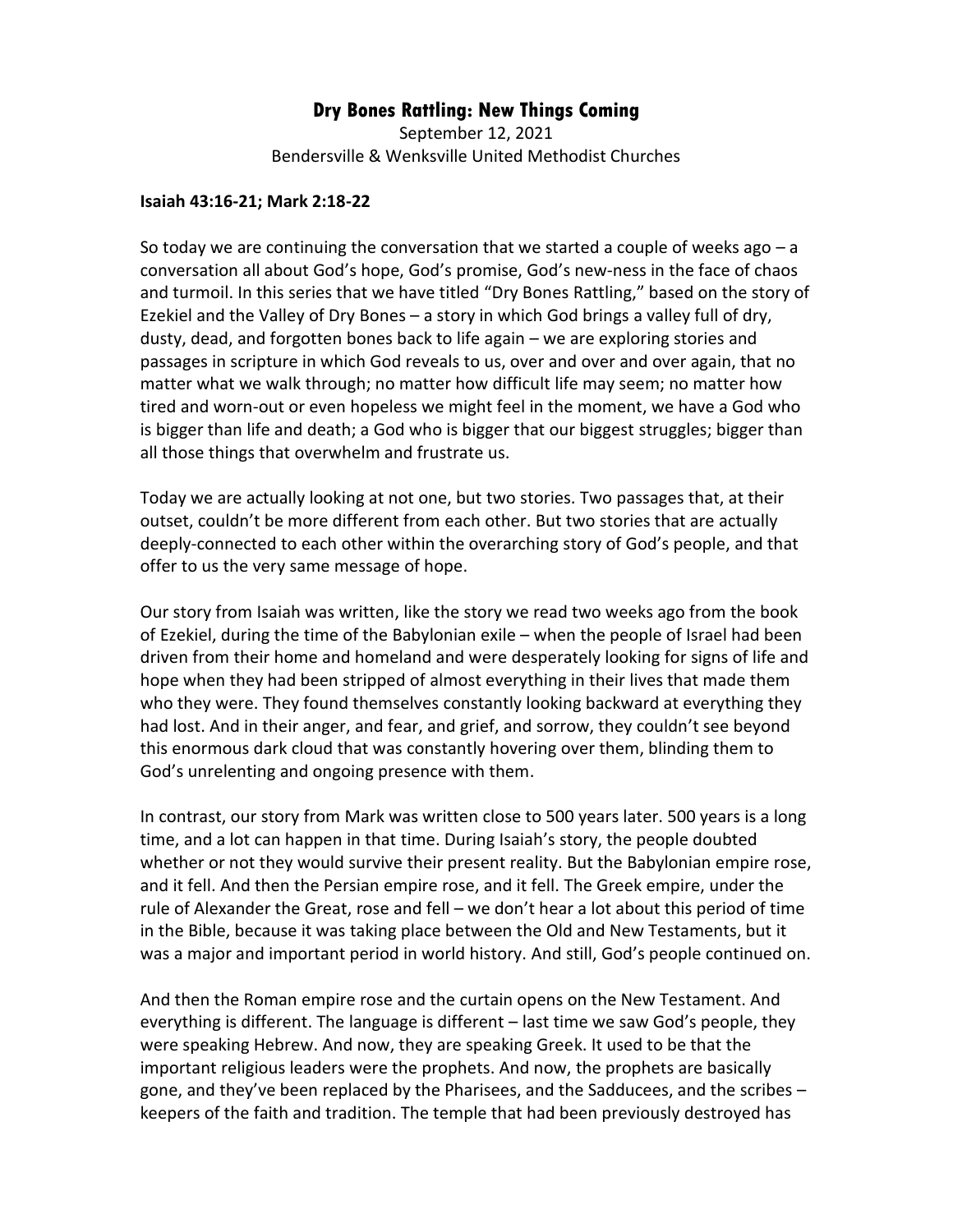now been re-built, and although it is still important to the people, the people now spend a lot less time in the temple and a lot more time in their local synagogues.

And yet, one thing has not changed. And that is that the Jewish community still continues to hold fast to their tradition and to their stories. They tell their stories, and they internalize them. They tell the stories of the Judges, and of 1 and 2 Samuel, when the people would get into a bit of a scrape, and they would repent and turn to God, with fasting and prayer, and God would save the people from their enemies the Philistines. And when the 1<sup>st</sup> Century Jewish community would remember this story, they would fast, and they would pray – in an effort not to repeat the mistakes of the past.

They remembered the story of the destruction of Jerusalem back in Isaiah's day, and how the people failed to be God's people and how their homes and temple were destroyed because of it. But then, the people repented. They turned back to God. They fasted. And they prayed. And God restored to them their home. And when the people would remember this centuries-old story, they too would fast, and they would pray. They would confess their sin, in hopes that in so doing God would not bring upon them another similar destruction.

One thing that the Pharisees, and the religious leaders, and really the entire Jewish community knew and got right, was that they had to know their history. They had to stay tethered in to their stories, in order never to repeat the mistakes of their ancestors. The problem came, though, when they got so rigid about this that they stopped *remembering* their past, and instead started *living in* their past. They started putting so much emphasis on not repeating their parents' mistakes that they would become fixated on the practices and forget the why behind it all.

So, they would fixate on the Sabbath – and on all of the rules around what to do and what not to do on the Sabbath – so much so that they would forget why the Sabbath day exists in the first place. And the same thing with fasting. Fasting started off as a way to remember their story – who they were, where they came from – and to lead them into a space of ongoing repentance and reconciliation with God so that they could be freed to take their next steps in faith. But somewhere along the line, in their efforts to remember their stories, they forgot that the point was not about the fasting and the prayer, but about the freedom that God gives them in an act of true repentance.

So in our story from Mark's gospel, Jesus is approached by some folks who are a little bit confused. "Jesus," they ask, "why is it that the people who follow the teachings of the Pharisees fast, but *your* disciples do not?"

"Because they do not need to," Jesus replies. "Fasting is about recognizing our sinfulness, grieving that, and turning from that into the light of God's grace – into the joy of salvation. It is important, and it has its place. But my disciples are living in this light *right now*. They don't need to adjust course, because they are already where they need to be. The time will come when they will find themselves once again mired down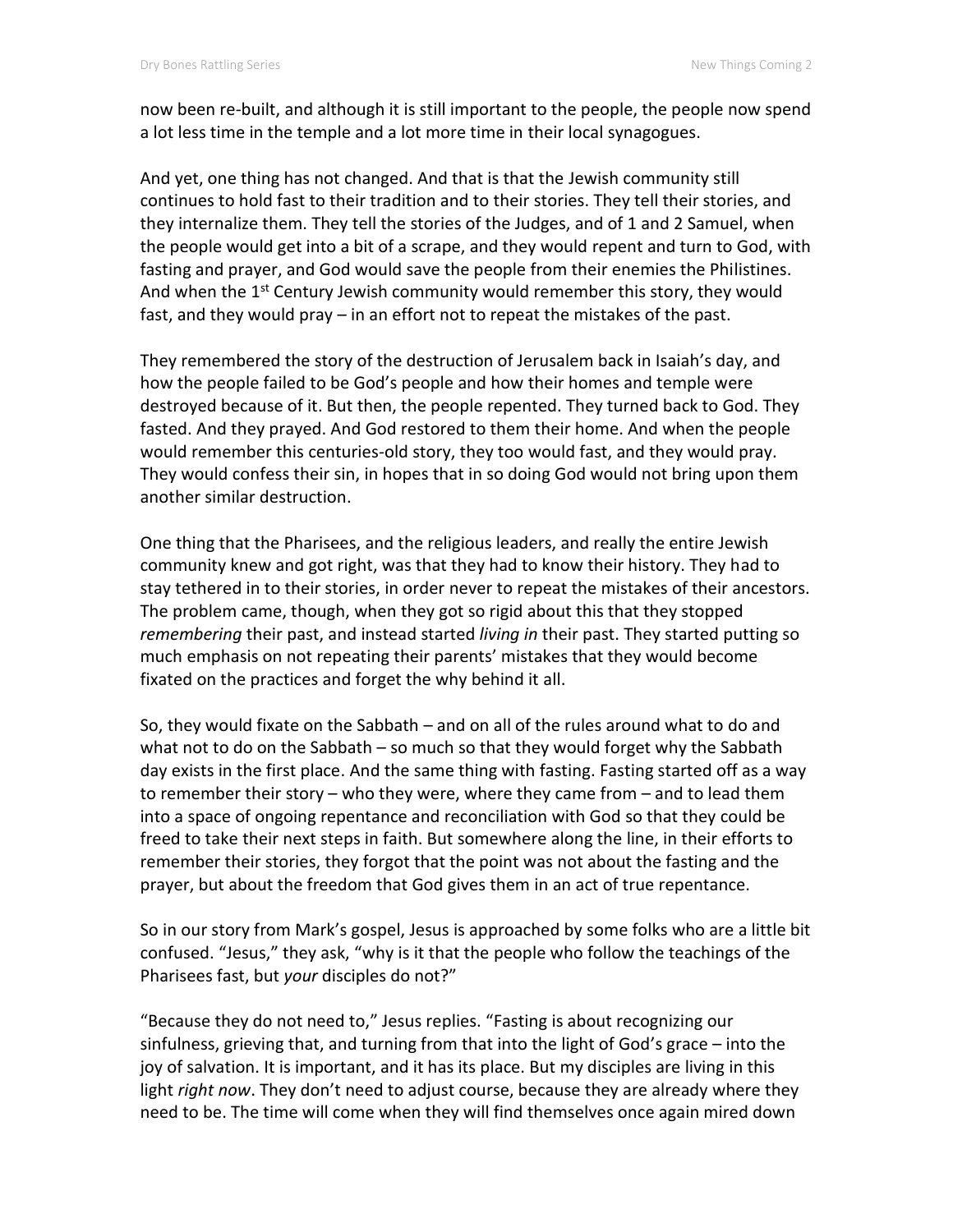by darkness and pain and brokenness, and at that time, fasting and repentance and turning around will once again be appropriate. But that time is not *now.*

And then, Jesus takes it a step further. "You don't sew a new patch of unshrunk fabric onto an old garment. And you don't pour new wine into an old wineskin," Jesus says. "Otherwise, it will tear and become useless." Stop trying to fit your new life, here and now, into the past. Because it does not fit. And in fact, it does more harm than it does good.

Life has changed in the 500 years since the exile. So stop living as though you are still in exile. Because you're not. And in your constant looking back, your constant acting-out of that story, you are missing what God is doing right now. Because you are still trying to seek God's presence in Babylon, you are completely missing the fact that God is here, talking to you, in flesh and blood, right now.

And the irony, is that God had said the very same thing to the Israelites in exile, 500 years previously: "Do not remember the former things, or consider the things of old. I am about to do a new thing; now it springs forth, do you not perceive it?"

And God says the same thing to us today.

This weekend, we sit at the 20<sup>th</sup> Anniversary of  $9/11$  – that horrible day when terrorists hijacked airplanes and flew them into the twin towers, killing thousands. For my son's social studies project this week, he was given the assignment to talk to somebody who remembers that day – and to ask them, "what were you doing when you heard the news?" And I think that most of us can probably answer that question very clearly, almost like that memory exists as a High Definition video recording. I can barely remember what I had for breakfast this morning, and yet I can remember that moment in time 20 years ago just as clearly as if it were happening right now.

Other generations have other similar "defining" moments, or seasons, in history. The Great Depression. The bombing of Pearl Harbor. The assassination of JFK. The moon landing. The Civil Rights Movement. We are still living through it right now so it is hard to know how it will affect us long-term, but I would imagine that 20 years from now we will probably look back and point to COVID-19 as a defining season in our lives.

And as individuals, probably most of us have more personal stories of things that happened in our past that served as turning points for us, where before that moment, life looked one way, and after that moment, everything looked different. In my life, the divorce of my parents was one such event, and the loss of my first pregnancy was another. For some people, the death of a loved one, or an abusive relationship, or a cancer diagnosis, or a run-in with the law – really, just about *any* traumatic life experience – whether it is personal or societal, or even global – it's almost as if our very souls take a picture of that moment in time and over the course of our lives we keep being drawn back to that picture, and living our lives based on that picture. In the extreme, that's where PTSD comes from – our bodies and minds get confused, and act